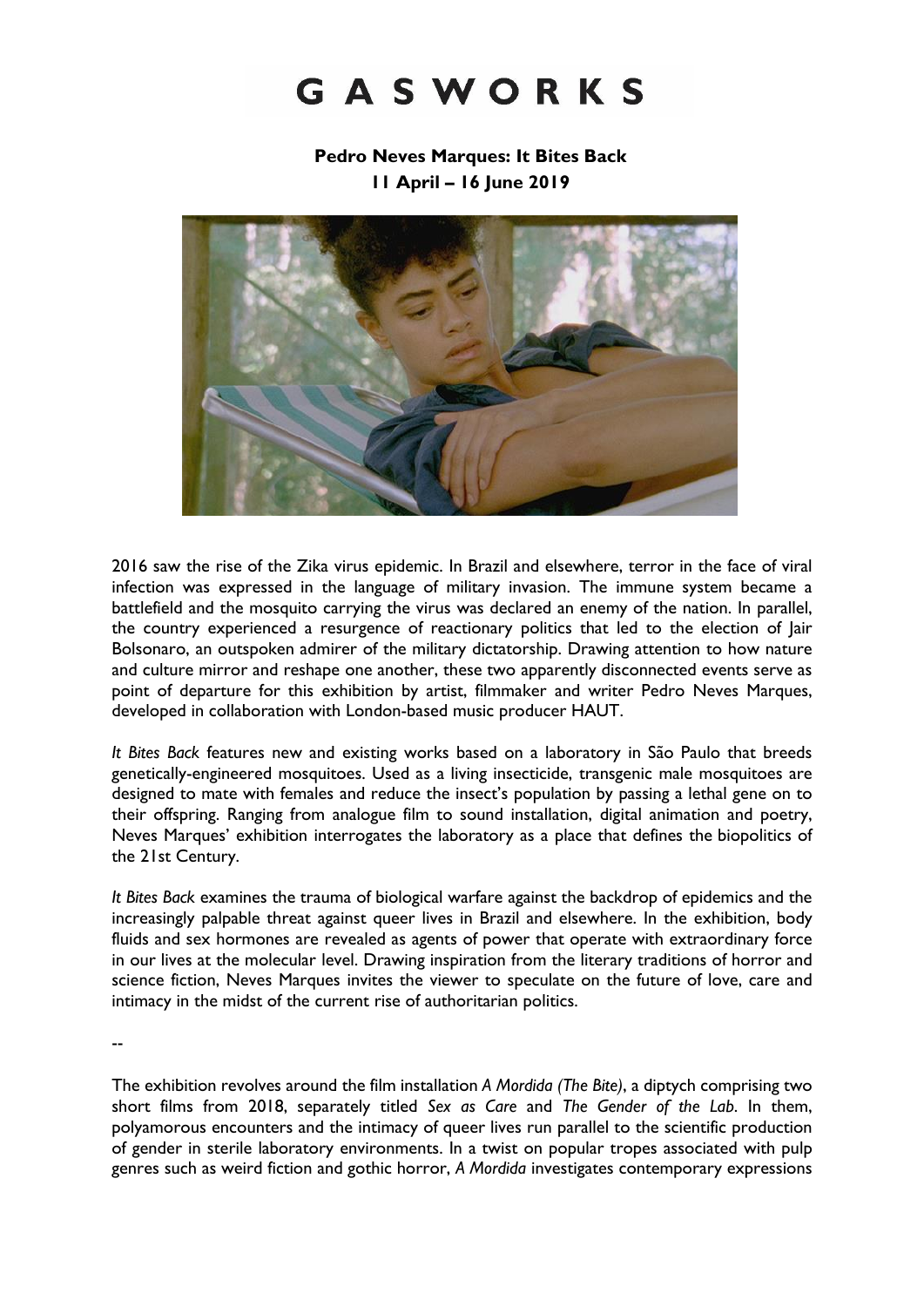of terror and moral panic in the face of viral infection. It also explores alternate forms of living together, exemplifying modest hope in a time of rising fascism and militarization.

The films are presented alongside a multi-channel sound installation featuring an eerie, dark ambient soundscape by HAUT. For Gasworks, the two film projections are synchronised with the dim lighting of the space, choreographing the movement of audiences across the galleries. In *A Mordida,* documentary footage and fictional scenes are interspersed with a selection of poems from Neves Marques' upcoming book *Sex as Care and Other Viral Poems*, fragments of which will be presented in a public reading at Gasworks.

*It Bites Back* is punctuated by digital animations. One is displayed in a ceiling-mounted flat screen, while the others exist online. In the gallery foyer, *Aedes aegypti* (2017) is a hyperrealistic render of the infamous mosquito, which is a vector for diseases including Zika and dengue. The audience is granted a glimpse of the transgenic male specimen as it mates with a female, which then feeds on human blood. In dialogue with this work, a newly commissioned series of animations will be released through Gasworks' online platforms as a viral intervention.

--

### **Related Events**

#### **Public Reading: Sex as Care and Other Viral Poems**

#### **Saturday 15 June, 4-5pm**

To mark the closing of *It Bites Back* Pedro Neves Marques will read a selection of poems from his upcoming book *Sex as Care and Other Viral Poems*. In the book, polyamorous encounters and the intimacy of queer lives run parallel to the history of modern science.

In Neves Marques' words, *'these viral poems were my own, personal way of projecting politics onto nature and culture. I felt the need for intimacy. The reasons were multiple. I could easily answer it with my own emotional exhaustion – and, much more importantly, of those around me when in Brazil – as well as with my own feelings towards gender, fluidity and feminism.'*

This event is free to attend, no booking required. Seats will be allocated on a first come, first served basis.

--

### **Biographies**

**Pedro Neves Marques** is a New York-based artist born in Lisbon. Recent exhibitions and screenings include: Pérez Art Museum of Miami; Anthology Film Archives, Sculpture Center and eflux, New York; Jeu de Paume and Kadist Art Foundation, Paris; Tate Modern and Serpentine Galleries, London; Sursock Art Museum, Beirut; Times Museum, Guangzhou; Museu Coleção Berardo, Lisbon. In 2017, he published his second short-fiction book, *Morrer na América* (Dying in America). Together with fellow artist Mariana Silva, he is the founder *of inhabitants*, an online video channel for exploratory video and documentary reporting.

**HAUT** is a music producer, sound researcher and former psychiatrist working across the fields of experimental electronic music, affect and embodied music cognition. He is currently undertaking a MA in music at Goldsmiths, University of London.